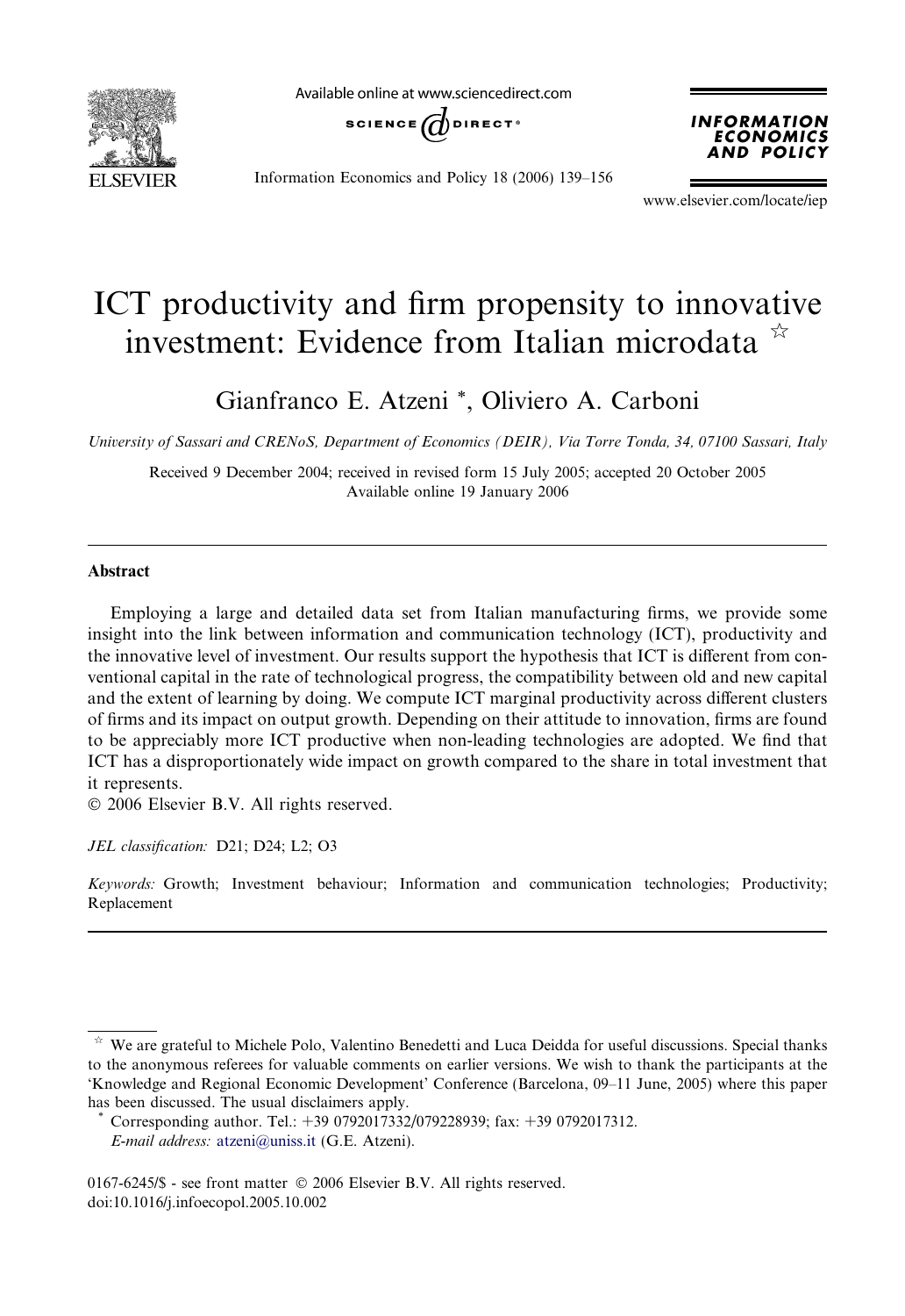## 1. Introduction

A number of scholars have explored the link between ICT and productivity growth at firm level. Although some research concludes that ICT has negative or insignificant effects [\(Loveman, 1994; Berndt and Morrison, 1995](#page--1-0) among others), since the beginning of 1990s there has been growing consensus that there is a strong positive link [\(Barua and Lee, 1997;](#page--1-0) [Lehr and Lichtenberg, 1999; Brynjolfsson and Hitt, 2000a; Greenan et al., 2001\)](#page--1-0).

Research on ICT productivity has been carried out in various ways and can be summarised under three general headings: workplace and labour reorganisation, bias in the estimations, and vintage capital models.

According to a wide range of studies ICT requires significant workplace and labour reorganisation at firm level. ICT is only a small component of a complex set of causalities (skill, infrastructure, organisation, diffusion, adoption, adaptation, etc.) which include both tangible and intangible aspects. If such 'complete cluster of associate complements' do not improve together, many ICT benefits may be lost and ICT becomes mainly a cause of higher costs rather than improving output [\(Brynjolfsson and Yang, 1997; Bresnahan et al., 2002](#page--1-0)).

Several contributions focus on 'skill-biased' technological change, according to which investment in ICT is associated with reductions in the workforce and an increase in the demand for highly educated workers as well as in workplace reorganisation [\(Black and](#page--1-0) [Lynch, 2001; Bresnahan et al., 2002; Caroli and Van Reenen, 2002; Acemoglu, 2002; Piva](#page--1-0) [et al., 2005; Pini and Santangelo, 2005](#page--1-0)).

Some research argues that low ICT productivity may come from the bias in the econometric estimation, which is a result of the peculiarities of ICT. [Siegel \(1997\)](#page--1-0) shows that investment in ICT can cause changes in output and labour quality, which are not properly accounted for when estimating the growth of the real output and inputs. Thus it gives rise to a measurement error in the dependent variable and biases ICT productivity estimates.

A third line of research reconsiders ICT productivity in the light of vintage capital models. It argues that the characteristics of ICT may exacerbate learning problems when new capital is introduced in the production process [\(Cooley et al., 1997\)](#page--1-0). [Yorukoglu \(1998\)](#page--1-0) emphasises that information technology intrinsically differs from conventional capital in the rate of technological advance, the compatibility between old and new capital and the extent of learning by doing. ICT investment is lumpier than conventional capital and requires larger and more frequent learning. Using a model where replacement (i.e. the substitution of expired capital for new and more innovative one) is explicitly considered, he finds large drops in productivity at replacement dates. Since learning-by-doing is implicitly associated with the level of innovation the new capital embodies, he concludes that learning by doing, together with the very nature of information technology, may be at the cause of the downward bias of ICT productivity estimates.

In this paper we investigate the link between the innovative level of investment and ICT productivity in a large and detailed sample of Italian firms during the period 1995–97. Focussing on the additional contribution of ICT investment to productivity, we find evidence of such compatibility problems. These appear to be more severe when firms replace traditional with more innovative capital.

The introduction of new technology has a twofold effect on productivity. On one hand, the technology embodied in new and more efficient capital has positive effects on productivity. On the other technological improvements brings uncertainty due to learning and reorganisational effects. These negatively affect ICT returns.